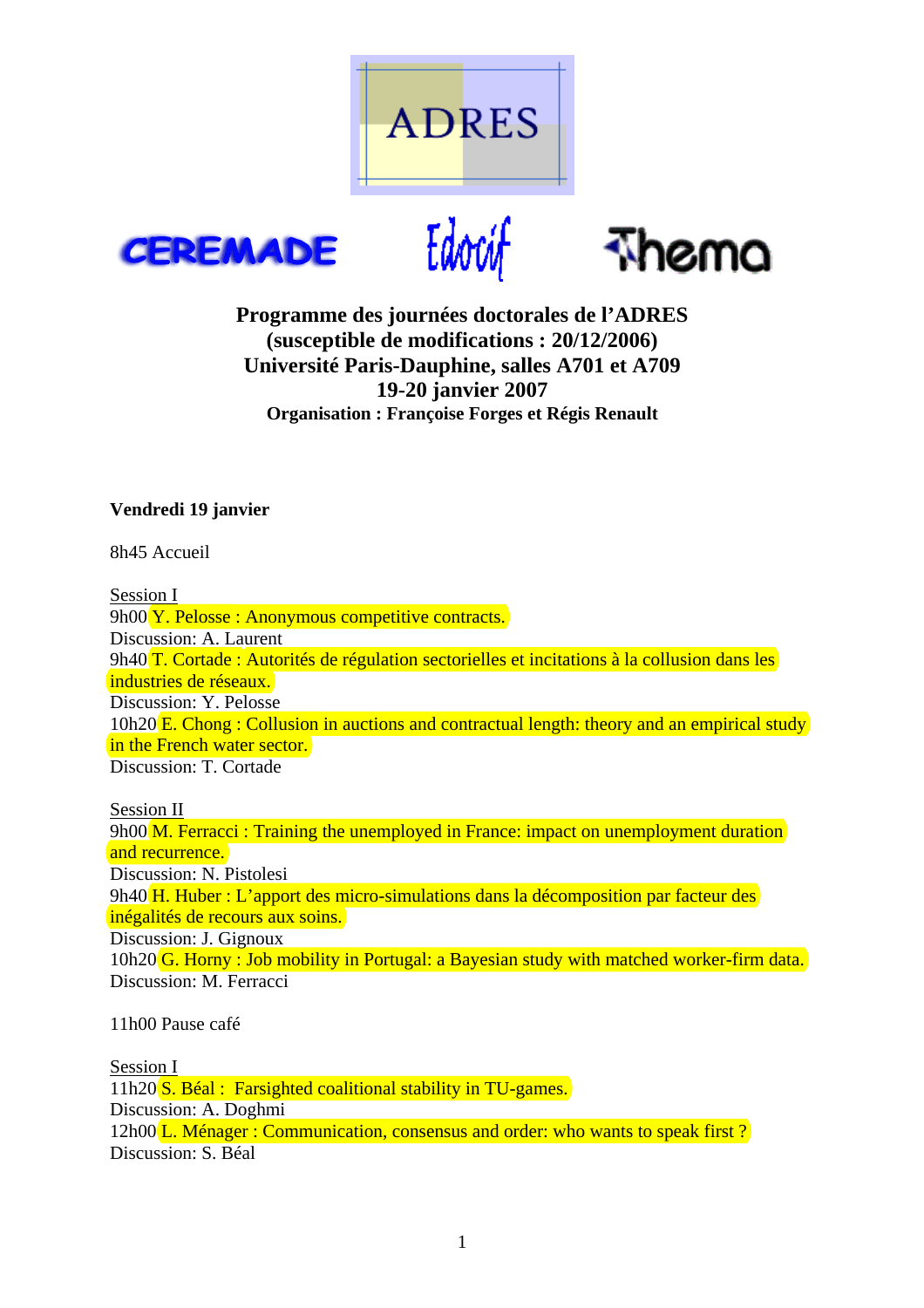

Session II

11h20 F. Furlanetto : Fiscal Shocks and the Consumption Response when Wages are Sticky. 12h00 A. Navas-Ruiz : Trade liberalization, increase in competition and economic growth. Discussion: S. Biancini

12h40 Déjeuner

# **Vendredi 19 janvier (suite)**

14h00-16h00 Conférence invitée : Fernando Vega-Redondo, Universidad de Alicante et University of Essex Emergence and resilience of social networks : a general theoretical network. Discussion : Francis Bloch (GREQAM, Université de la Méditerranée) Tristan Tomala (CEREMADE, Université Paris-Dauphine)

16h00-16h30 Pause café

Session I 16h30 A. Doghmi : Nash implementation via unanimity. Discussion: L. Ménager 17h10 R.-A. Laurent : Choice of new attributes in the 'elimination by aspects' duopoly. Discussion: E. Chong Session II 16h30 N. Pistolesi : Inequality of opportunity in the land of opportunities, 1985-2001. Discussion: G. Horny 17h10 **J.** Gignoux : Earnings inequality and educational mobility in Brazil over two decades. Discussion: H. Huber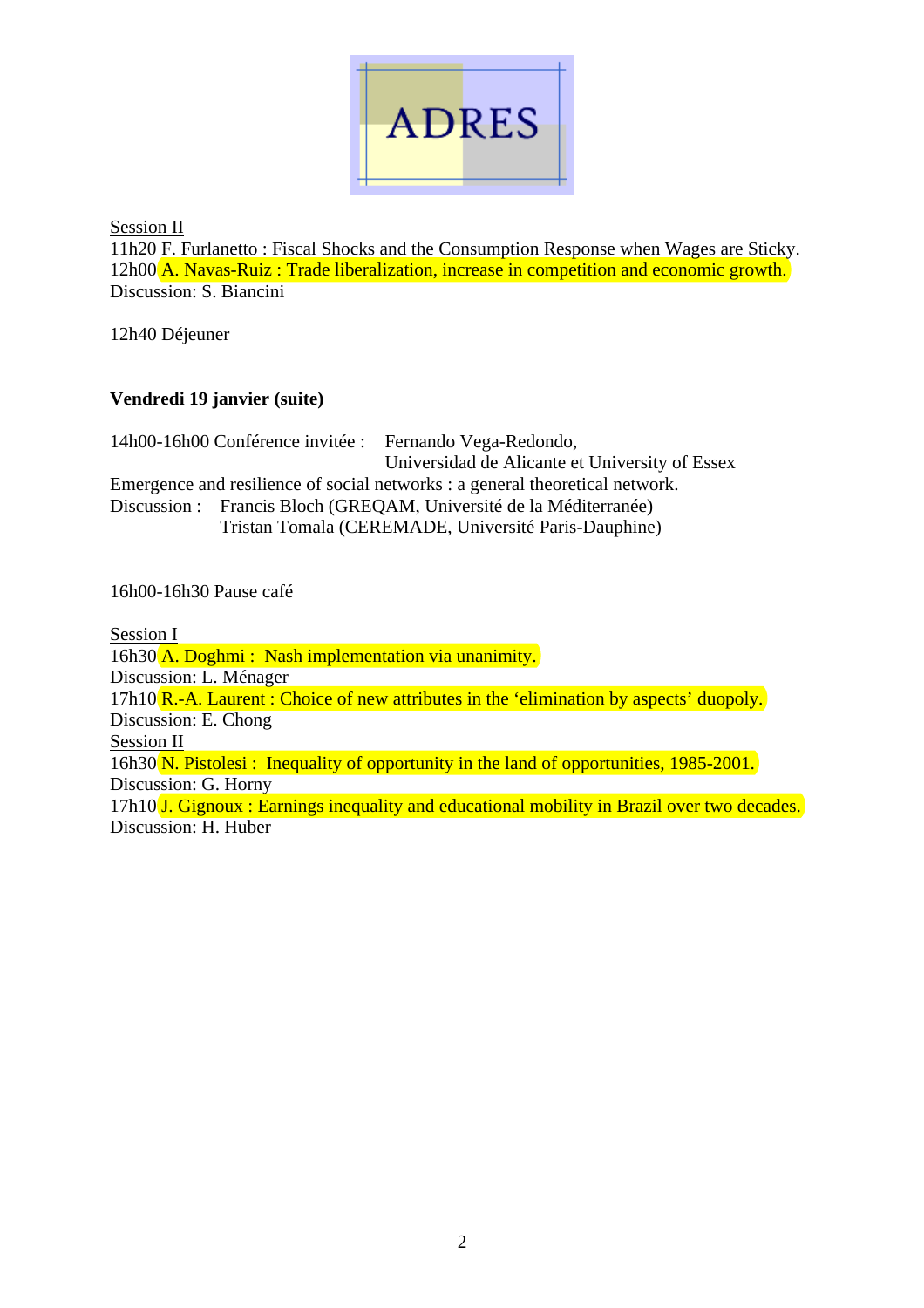

### **Samedi 20 janvier**

Session I 9h00 B. Bayramoglu : How does the design of international environmental agreements affect the investment in environmentally friendly technologies? Discussion: R. Magnani 9h40 A. Mandel: Production externalities and expectations, application to the economics of climate change. Discussion: B. Bayramoglu 10h20 M.-H. Hubert : How will shift towards more intensive livestock production system help in meeting food needs in the long run? Discussion: P. Alby

#### Session II

9h00 N. Couderc : What drives the market value of firms in the defense industry? Discussion: B. Djembissi 9h40 K. Benhami : Liquidity providers' valuation of anonymity: The Nasdaq market makers evidence. Discussion: N. Couderc 10h20 I. Ghattassi : Affine equilibrium asset pricing models with a reference level. Discussion: C. Bobtcheff

11h00 Pause café

### **Samedi 20 janvier (suite)**

Session I

11h20 M.-A. Valfort : Voting for redistribution under responsibility-sensitive altruism. Discussion: E. Huillery

Session II

11h20 C. Duc : Les accords commerciaux démocratiques comme source internationale de la démocratie. Discussion: A. Navas-Ruiz 12h00 S. Biancini : Regulating national firms in a common market. Discussion: C. Duc

12h40 Déjeuner

Session I

14h00 N. Berman : Financial crises and international trade: the long way to recovery. Discussion: A. Mandel 14h40 K. Benhima : Current account reversals and long term imbalances: application to the central and eastern european countries. Discussion: N. Berman